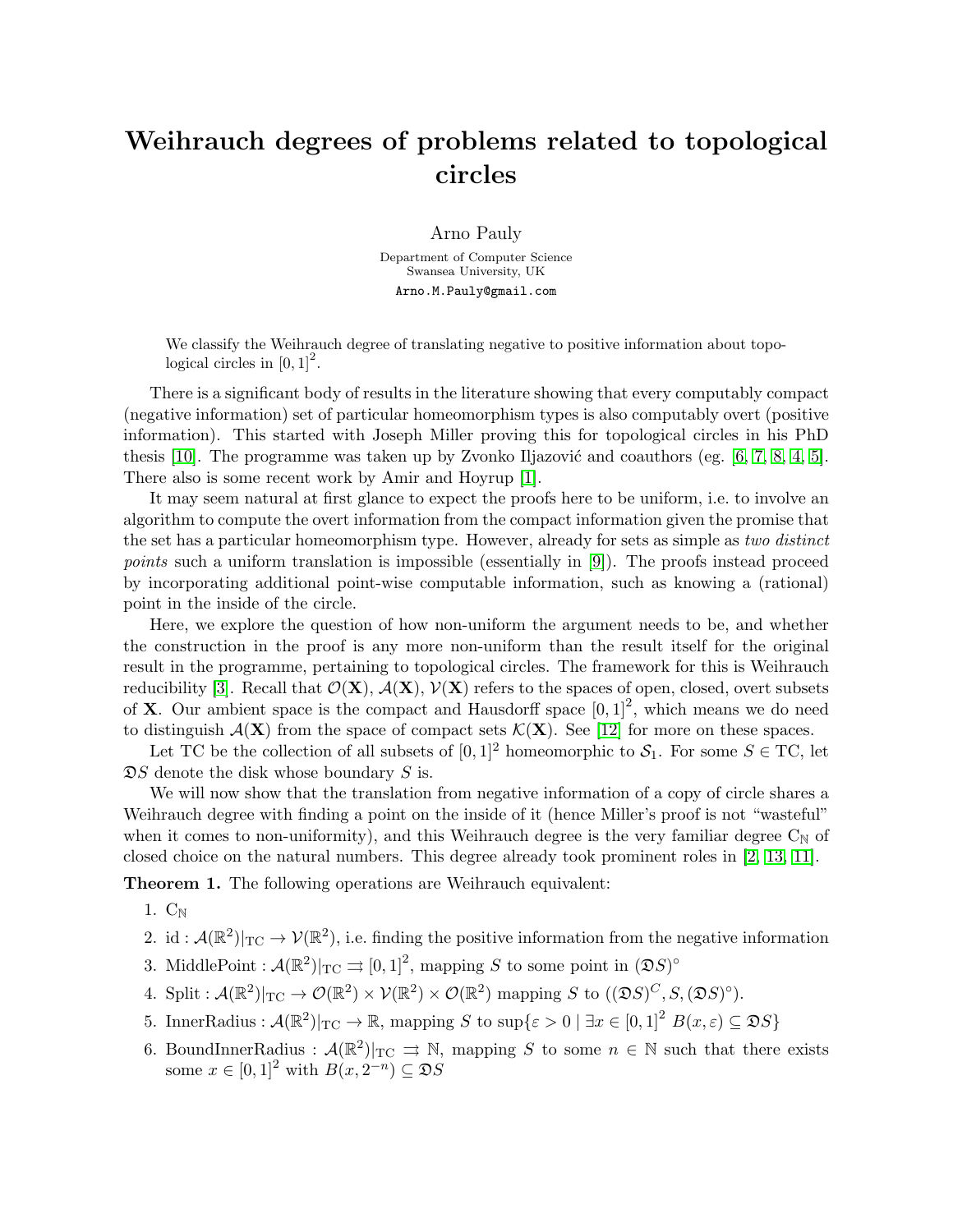7. OuterRadius :  $\mathcal{A}(\mathbb{R}^2)|_{\text{TC}} \to \mathbb{R}$ , mapping S to inf $\{\varepsilon > 0 \mid \exists x \in [0,1]^2 B(x,\varepsilon) \supseteq S\}$ 

*Proof.*  $2 \leq w 3$  Trivial.

- $3 \leq_{\mathbf{W}} 1$  Using  $C_{\mathbb{N}}$  we can guess a rational point q and a time  $t \in \mathbb{N}$ . If q gets not removed from S by time t, we reject. If ever a path from the boundary of  $[0,1]^2$  to q gets entirely removed from  $S$ , we reject. For any rational  $q$  in the inside of the circle there exists a t that makes  $(q, t)$  a valid guess, and whenever  $(q, t)$  is a valid guess, then q is a rational point in the inside of the circle.
- $4 \leq_{\mathbf{W}} 3$  The choice of a point in the inside of the circle is the only non-uniform argument in Miller's proof [\[10\]](#page-2-0) that a c.e. set homeomorphic to a circle is computable. This lets us compute  $S \in V(\mathbb{R}^2)$ . We know that  $\mathbb{R}^2 \setminus S$  has two connectedness components,  $(\mathfrak{D}S)^C$ and  $(\mathfrak{D}S)^{\circ}$ , we know a point in  $(\mathfrak{D}S)^{C}$  by assumption, and we can use MiddlePoint to find a point in the latter. To compute  $(\mathfrak{D} S)^C, (\mathfrak{D} S)^{\circ} \in \mathcal{O}(\mathbb{R}^2)$ , we simply search for a path covered by  $S^C$  that links a reference point to the point at hand.
- $5 \leq_{\mathbf{W}} 3$  If we have  $(\mathfrak{D} S)^{\circ} \in \mathcal{O}(\mathbb{R}^2)$  and  $S \in \mathcal{V}(\mathbb{R}^2)$ , we can use the former to compute arbitrarily good lower bounds for  $InnerRadius(S)$ , and the latter to compute arbitrarily good upper bounds. For the former, search for compact discs covered by  $(\mathfrak{D}S)^\circ$ . For the latter, check whether for some radius all open disks of that radius with center from a fine but finite grid intersect S.
- $6 \leq_{\mathbf{W}} 5$  Trivial.
- $1 \leq_{\mathbf{W}} 6$  We use the fact that  $C_{\mathbb{N}}$  is equivalent to UPPERBOUND : $\subseteq \mathcal{O}(\mathbb{N}) \Rightarrow \mathbb{N}$  that maps an enumeration of a finite set of natural numbers to a joint upper bound. Now we compute S as follows: Start by slowly removing everything but a contracting band around a big circle of radius  $2^{-1}$ . If some number greater than 1 gets enumerated, then pick a small circle of radius  $2^{-k}$  contained in the boundary band, and approximate this one next. If a number greater than  $k$  is enumerated, pick an even smaller circle, etc.
- $1 \leq_{\mathbf{W}} 7$  The same argument as for  $1 \leq_{\mathbf{W}} 6$  works, as the set we construct there has the same outer and inner radius.
- $7 \leq w$  2 If we have a set  $A \in (\mathcal{K} \wedge \mathcal{V})([0,1]^2)$  we can recognize both that  $A \subseteq B(x,\varepsilon)$  and that  $A \nsubseteq \overline{B}(x,\varepsilon)$ . This is enough to search through balls with centers from a sufficiently fine grid and rational radii and find better and better upper and lower bounds for the outer radius of A.

$$
\qquad \qquad \Box
$$

- **Open Question 2.** 1. What about the map  $\text{Image}^{-1} : \mathcal{A}(\mathbb{R}^2)|_{\text{TC}} \rightrightarrows \mathcal{C}(\mathcal{S}_1, [0, 1]^2)$  mapping **Question 2.** I. What about the map <br>S to some  $f : \mathcal{S}_1 \to [0,1]^2$  with  $f[\mathcal{S}_1] = S$ ?
	- 2. How far can we generalize this? What about other ambient spaces than  $\mathbb{R}^2$ ? What about Warsaw circles in place of circles?
	- 3. What other interesting non-uniform arguments are there in this area?